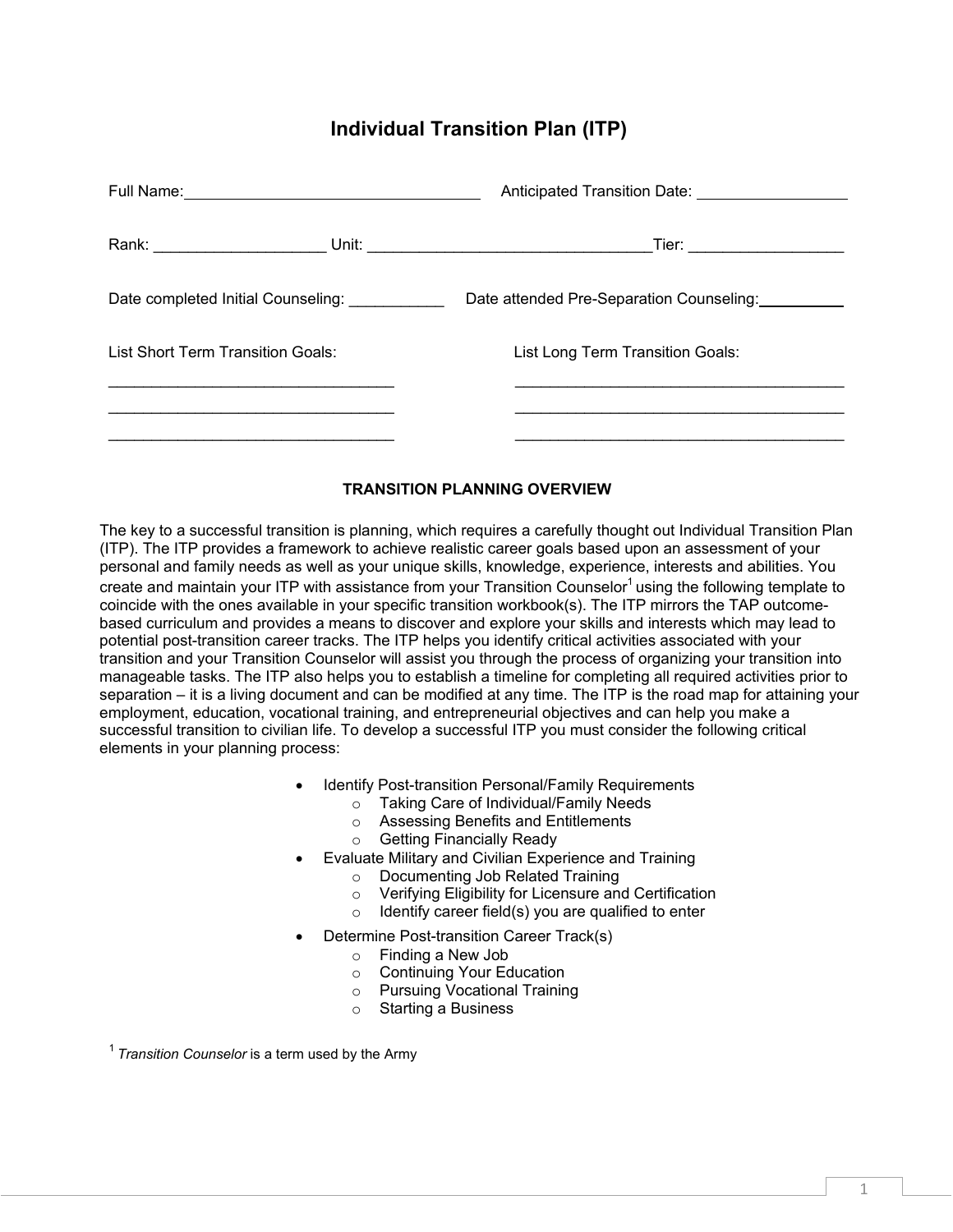#### **CAREER READINESS STANDARDS**

**It is important to note that there are Career Readiness Standards you will be expected to meet before your transition date. You will be required to provide documentation of meeting career readiness standards to your Transition Counselor and Commander or Commander Designee prior to transition. These standards are designed to increase your ability to successfully overcome any challenges you may face in pursuit of your transition goals. Different Career Readiness Standards may apply to specific career track(s).**

## **Career Readiness Standards**

- $\Box$  Meet with a Transition Counselor in person or by video conference to complete an Initial Counseling, complete a Self-Assessment and be assigned a Tier
- $\Box$  Attend Pre-Separation Counseling
- □ Complete Pre-Separation Counseling Needs Assessment DD Form 2648 eForm. Copy will have "DRAFT" watermark until completed and signed by Commander.
- □ Attend Army Day
- □<br>△ Attend DOL Employment Day<br>□ Attend VA Day
- 凵 Attend VA Day<br>囗 Register for VA
- Register for VA Benefits (eBenefits)
- $\Box$  Complete the Individual Transition Plan (ITP)
- $\Box$  Evaluate opportunities presented by continuing military service in a Reserve Component (Active Component only)
- $\Box$  Complete a Gap Analysis
- $\Box$  Prepare a post-transition financial plan
- Attend Capstone which includes review of Individual Transition Plan and provide documentation of meeting the Career Readiness Standards for the assigned Tier with submission of DD Form 2648 eForm (will print as draft until signed by Commander)

## **Employment Track Career Readiness Standard**

 $\Box$  Complete a resume or provide verification of employment

**Education and Vocational Track Career Readiness Standard**

 $\Box$  Complete a comparison of colleges/universities and/or technical schools

## **Entrepreneurship Track Career Readiness Standard**

 $\Box$  N/A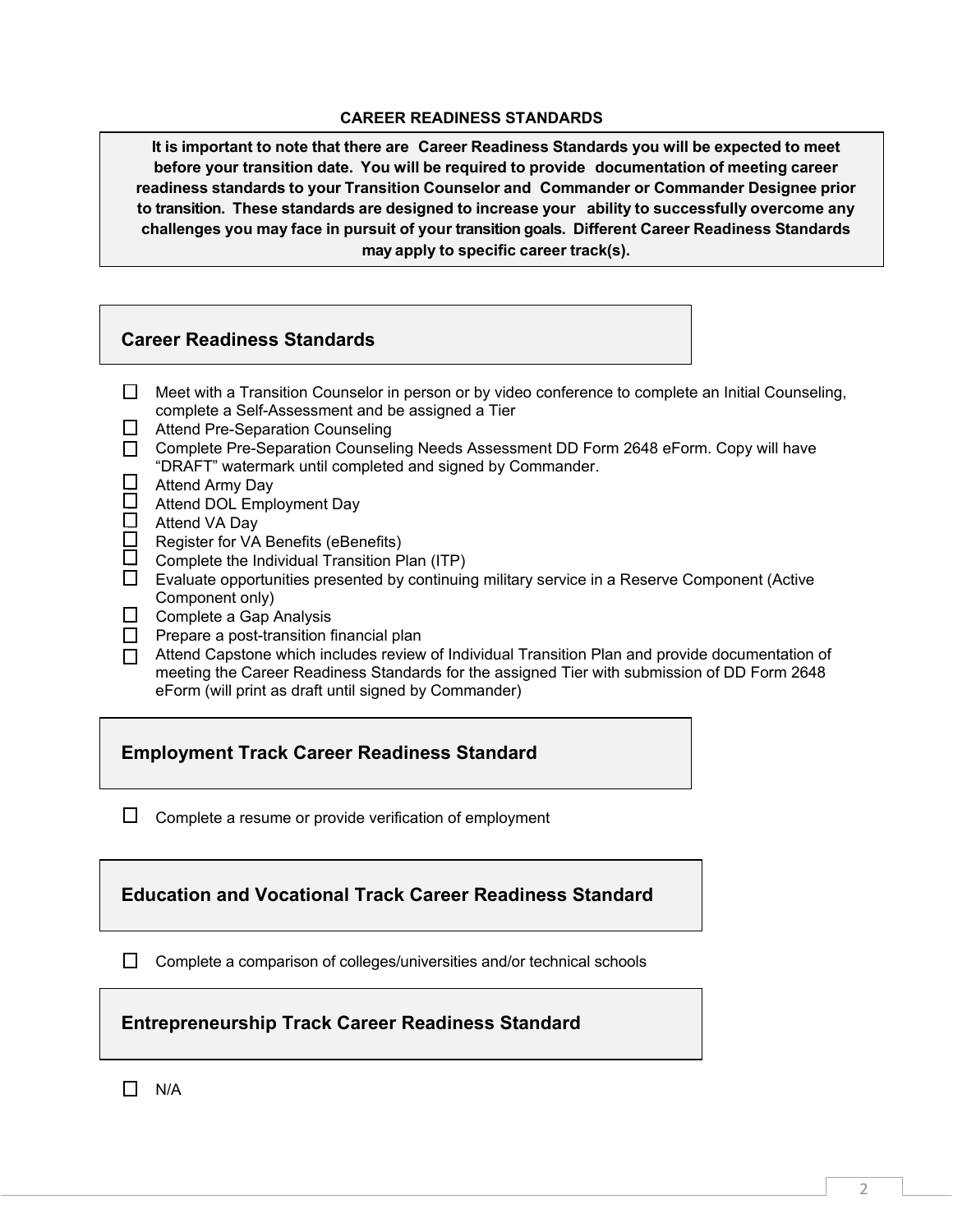## **POST-TRANSITION PLANS**

## **Section I. Identify Post-transition Personal/Family Requirements**

## **A. Taking Care of Individual/Family Member Needs**

| $\Omega$ | ranny Care of murviqual/Faring Member Needs<br>Identify individual/family needs such as medical care, expenses, and location of potential providers.<br>Schedule final physical (SHPE or SHA) and dental checkups and speak with your Tricare<br>representative about Transitional Healthcare Benefits. Visit www.healthcare.gov to evaluate<br>costs of health insurance. |
|----------|----------------------------------------------------------------------------------------------------------------------------------------------------------------------------------------------------------------------------------------------------------------------------------------------------------------------------------------------------------------------------|
|          | Identify extenuating individual/family circumstances (e.g. need to provide care for elderly<br>parents, family business, exceptional family member needs, etc.).                                                                                                                                                                                                           |
|          | Assess impact of individual/family requirements on relocation options (e.g. quality of local<br>schools, availability of medical care, spouse employment opportunities, etc.).                                                                                                                                                                                             |
|          | Evaluate your immediate post-transition housing requirements.                                                                                                                                                                                                                                                                                                              |
| $\circ$  | Determine living space needed. Consider making more than one move or utilizing<br>temporary storage.                                                                                                                                                                                                                                                                       |
| $\circ$  | Contact the housing referral office to set up transportation counseling. The installation<br>transportation office can provide detailed information about planning the movement and<br>storage of your household goods.                                                                                                                                                    |
| $\circ$  | Visit the VA website: https://www.va.gov/housing-assistance/home-loans/ to get<br>information on the VA home loan guaranty program.                                                                                                                                                                                                                                        |
|          | Consider your post-transition transportation requirements.                                                                                                                                                                                                                                                                                                                 |
| $\circ$  | Determine what reliable transportation can take you to and from work or school.                                                                                                                                                                                                                                                                                            |
| $\circ$  | Evaluate your commuting options.                                                                                                                                                                                                                                                                                                                                           |
| $\circ$  | Determine transportation needs for spouse and/or dependents.                                                                                                                                                                                                                                                                                                               |
| $\circ$  | Identify your post-transition transportation expenses to include: purchase costs, vehicle<br>registration, insurance, maintenance, fuel, etc.                                                                                                                                                                                                                              |
| $\circ$  | If you are disabled, determine if you are eligible for assistance in purchasing a vehicle<br>and/or automotive adaptive equipment by visiting:<br>https://www.va.gov/disability/eligibility/special-claims/automobile-allowance-adaptive-<br>equipment/                                                                                                                    |
|          | Evaluate if the thought of leaving the military creates increased feelings of stress or anxiety on you<br>and your family.                                                                                                                                                                                                                                                 |
|          | Consider your support system.                                                                                                                                                                                                                                                                                                                                              |
| $\circ$  | Who do you go to for advice, personal counsel and/or mentoring in a difficult challenge or<br>decision?                                                                                                                                                                                                                                                                    |
| $\circ$  | Will you still have access to those persons after you transition from active duty?                                                                                                                                                                                                                                                                                         |
| $\circ$  | Determine what steps you need to take now to maintain contact and continue those<br>relationships.                                                                                                                                                                                                                                                                         |
| $\circ$  | Determine how to establish this type of support in the community where you will live.                                                                                                                                                                                                                                                                                      |
| Notes:   |                                                                                                                                                                                                                                                                                                                                                                            |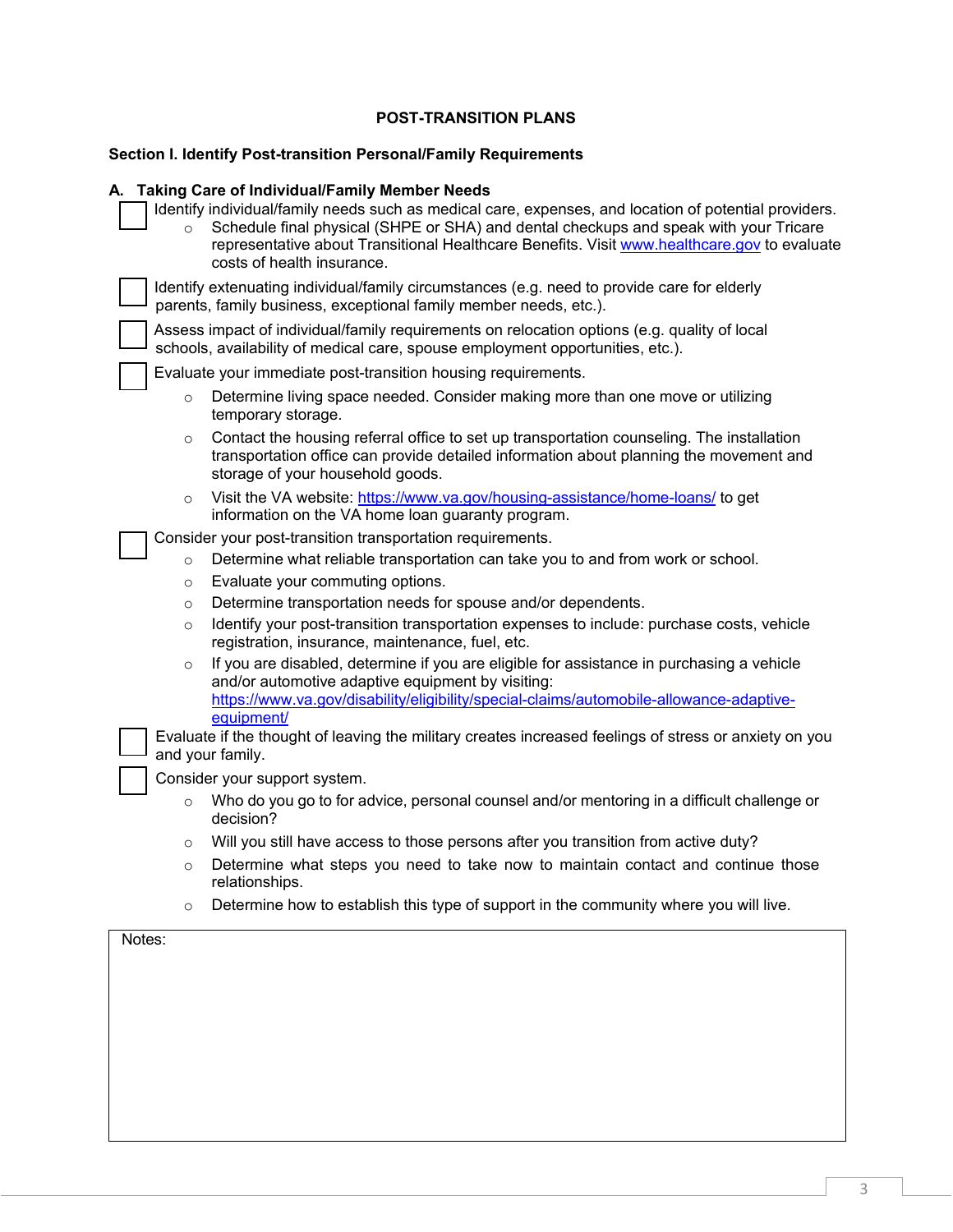#### **B. Assessing Benefits and Entitlements**

 Evaluate the benefits (e.g. additional income, promotions, leadership and professional development opportunities, travel) associated with continuing your military service in either the Reserves or National Guard (if applicable). Consider the financial impact of continued entitlements such as medical and dental coverage, life insurance, military exchange, commissary, club privileges, recreational and athletic facilities. Contact the installation/local recruiter to schedule an informational counseling session and identify potential units/positions. Would this financial impact be beneficial?

Notes:

#### **C. Getting Financially Ready**

 Identify anticipated financial obligations such as dependent college savings plan, retirement savings plan, utility security deposits, and additional commuting/transportation expenses (e.g., additional car payment, fuel, maintenance, renter's home, or life insurance).

List required new civilian workforce wardrobe items and estimate expenses.

Develop an action plan to reduce/eliminate current debt:<https://powerpay.org/>

 Develop a spend plan based on your current financial obligations (e.g., living expenses and indebtedness) as well as anticipated post-transition expenses.

o Determine if your expected post- transition income will adequately address anticipated financial obligations (e.g. housing, medical, food, insurance, transportation, costs of establishing a home, utility security deposits, etc.).

Estimate your annual civilian salary/income requirements: \_\_\_\_\_\_\_\_\_\_\_\_\_\_\_\_\_\_\_\_\_\_

Notes: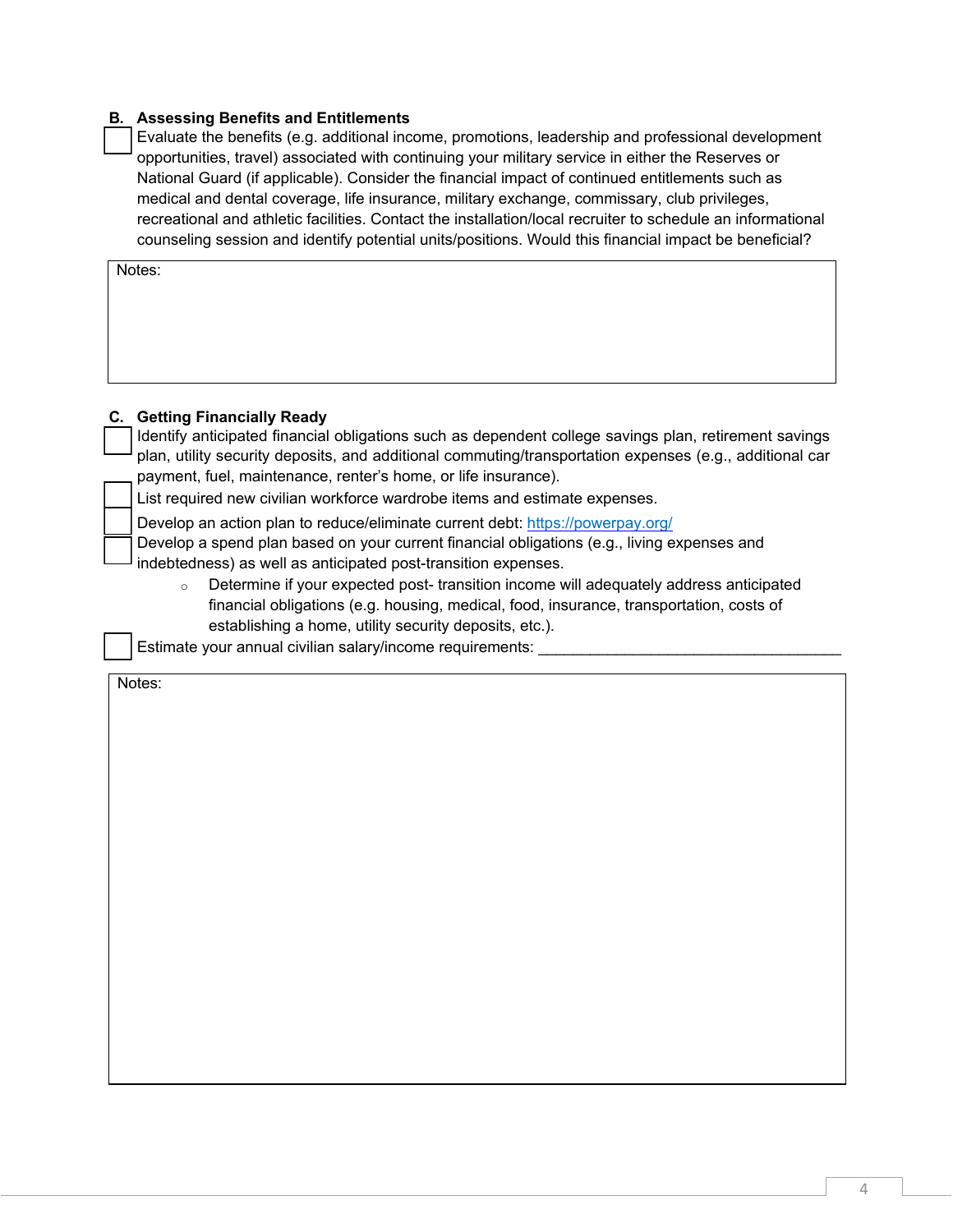## **Section II. Evaluate Military and Civilian Experience and Training**

| A. Documenting Job Related Training                                                                                                                                                                                                                                                                                                                                                               |
|---------------------------------------------------------------------------------------------------------------------------------------------------------------------------------------------------------------------------------------------------------------------------------------------------------------------------------------------------------------------------------------------------|
| List the documentation of your civilian and military experience/training (e.g., certifications, diplomas,<br>transcripts, licenses, etc.) that you need to gather for resume development. This may require<br>research on your behalf to contact former technical training and academic institutions to identify<br>their specific procedures and any applicable fees for providing this service. |
|                                                                                                                                                                                                                                                                                                                                                                                                   |
|                                                                                                                                                                                                                                                                                                                                                                                                   |
|                                                                                                                                                                                                                                                                                                                                                                                                   |

 Verify your military experience and training (VMET) at: www.dodtap.mil/login.html. Assistance is available by meeting with a Transition Counselor and instruction is available by attending the MOS Crosswalk Course. Review the list of schools documented on the VMET site. If necessary, gather documentation and list below all military professional development schools you completed that are missing from the VMET site.

### **B. Verify Eligibility for Licensure and Credentialing**

 Crosswalk your military skill set to the corresponding civilian AND identify and document transferable credits earned through your military experience and training and verify your eligibility for licensure, certification and apprenticeship programs.

### **C. Identify career field(s) you are qualified to enter.**

Conduct personal research to explore and evaluate potential career field options.

 Refine your research to identify desired industries, careers, jobs and salaries. Consider the public and private sectors. Identify any prerequisites you would have to complete (e.g., education, training, certification, licensure, security clearance) before being fully qualified to seek employment.

- $\circ$  Now that you identified potential careers, evaluate your ease to relocate and find new employment. Find where opportunities exist by researching employment websites such as: [https://www.usajobs.gov/a](https://www.usajobs.gov/)nd American Job Centers <https://www.careeronestop.org/Site/american-job-center.aspx>
- $\circ$  Now that you know where potential jobs exist, research those locations to determine if they meet your personal/family requirements. Explore state, city and county websites to evaluate demographics, school ratings, tax rates, cost of living, availability of housing, home prices, etc. Assistance is also available through your installation relocation assistance office and through the U.S. Bureau of Labor Statistics:<https://www.bls.gov/data/>

|        | $\tilde{\phantom{a}}$ |  |
|--------|-----------------------|--|
| Notes: |                       |  |
|        |                       |  |
|        |                       |  |
|        |                       |  |
|        |                       |  |
|        |                       |  |
|        |                       |  |
|        |                       |  |
|        |                       |  |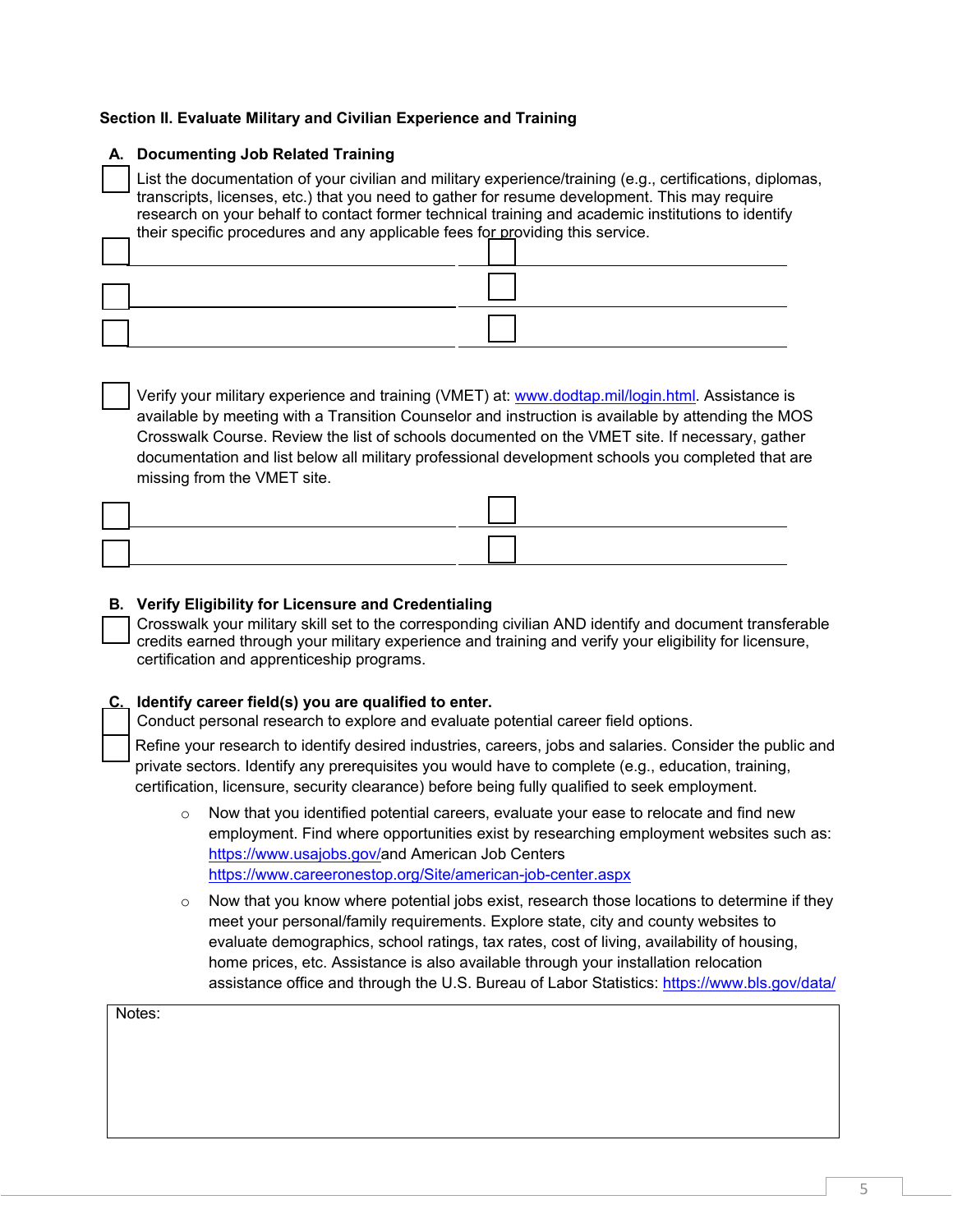### **Section III. Determine Post-transition Career Track**

**A. Designate the career field you wish to pursue based on your personal, family and financial obligations and desires.**

Identify desired Career Field(s):

Identify desired Relocation Destination(s):

## **B. Designate your transition track.**

Select the transition track(s) you wish to pursue. Use the statements below each track to help you determine which step(s) to take next.

### $\Box$  Employment

- I require additional assistance to further explore future employment opportunities.
- I need to write/update my resume.
- I need to learn more about networking, interviewing, and job search prep.

#### $\Box$  Education

- I require additional education in my desired career field.
- I plan to enroll in college or university.
- I plan to obtain professional licensure or certification.

### □ Vocational

- I require additional vocational training in my desired career field.
- I plan to enroll in vocational training or apprentice.
- I plan to obtain professional licensure or certification.

### $\Box$  Entrepreneurship

- I require additional SBA training to start my own business.
- I need to begin or complete a business plan.
- $\Box$  Other
	- I am fully qualified to seek immediate employment in my desired career field and am ready to apply to the position I want.
	- I have been offered a job that meets my post-transition personal/family/financial obligations and relocation plans.
	- I currently already have the position I want in my desired career field.
	- I currently or will be enrolled in a higher education or vocational institute.
	- I currently own my own business or will be taking over a family business.

#### **Check-In:**

- **I** l have been assigned a Tier
- **I understand my Career Readiness Standards and the deliverables associated with my Career track(s)**
- **I have attended Pre-Separation Counseling and I do not have any follow-on questions**
- **I have selected a Career Track(s)**
- **I have been scheduled for additive classes or follow-up counseling(s) and have received my appointment slips**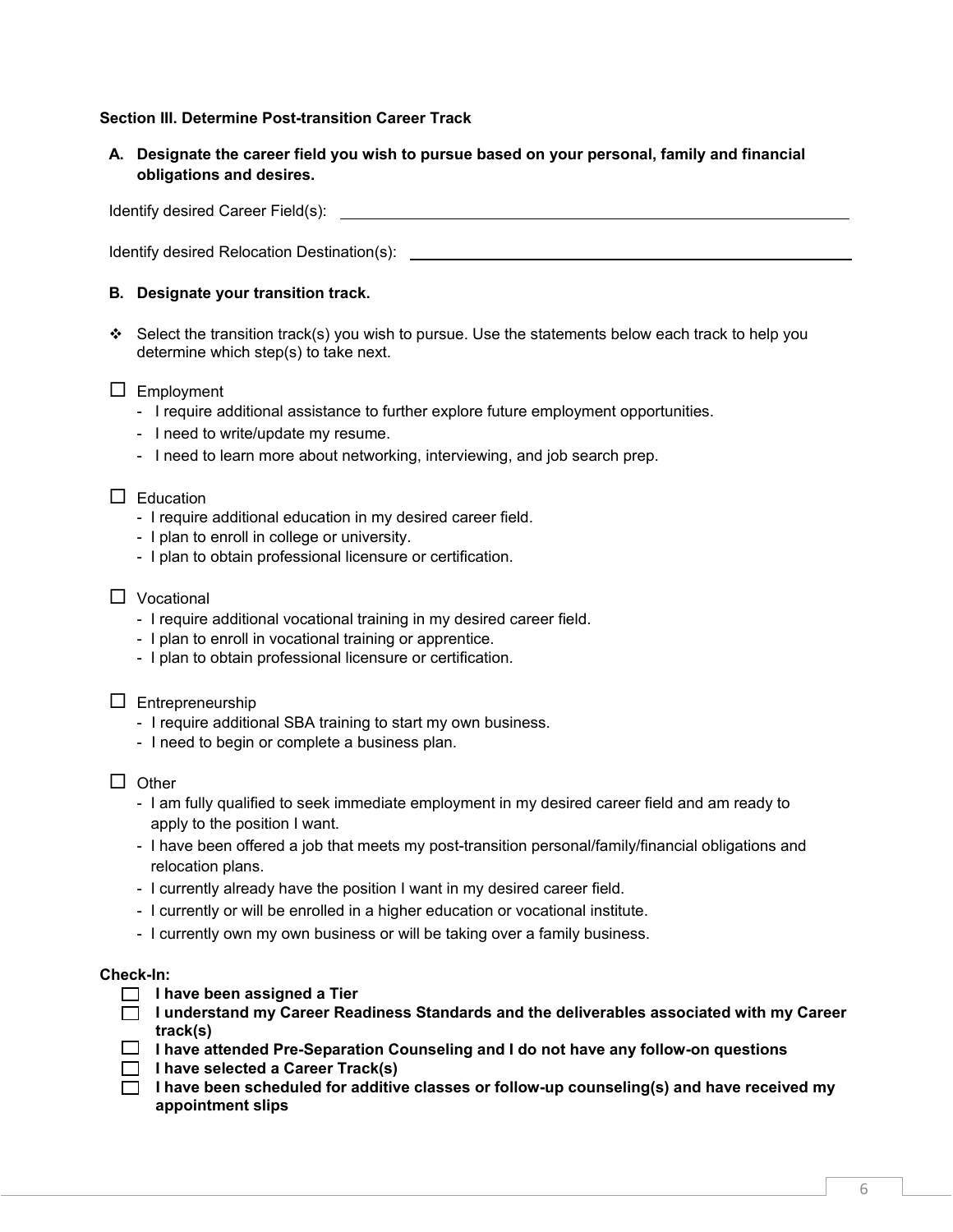#### **CAREER TRACK – EMPLOYMENT**

#### **Section IV. Employment**

Note: Any Guard or Reserve member facing employment difficulty prior to or after an active duty tour can contact Employer Support of the Guard and Reserve [http:/www.esgr.mil/](http://www.esgr.mil/) to learn their legal rights. ESGR will work to resolve conflicts or misunderstandings between the member and their employer. Also be aware of the rights you have under USERRA [\(https://www.esgr.mil/USERRA/What-is-USERRA\)](https://www.esgr.mil/USERRA/What-is-USERRA)

#### **A. Begin to develop a private and/or federal draft or master resume.**

| Identify your hard skills.                                                                                                                                                                                                     |  |
|--------------------------------------------------------------------------------------------------------------------------------------------------------------------------------------------------------------------------------|--|
| Identify your soft skills.                                                                                                                                                                                                     |  |
| Identify at least 3 professional references <sup>*</sup> (former Commanders, supervisors, and employers who<br>have firsthand knowledge of your technical proficiency, work ethic, devotion to duty, etc.).                    |  |
|                                                                                                                                                                                                                                |  |
| Organization: New York Changes and Changes and Changes and Changes and Changes and Changes and Changes and Changes and Changes and Changes and Changes and Changes and Changes and Changes and Changes and Changes and Changes |  |
|                                                                                                                                                                                                                                |  |
|                                                                                                                                                                                                                                |  |
|                                                                                                                                                                                                                                |  |
|                                                                                                                                                                                                                                |  |
| Identify at least 3 personal references* who can speak to your character, integrity, values and morals.                                                                                                                        |  |
|                                                                                                                                                                                                                                |  |
|                                                                                                                                                                                                                                |  |
|                                                                                                                                                                                                                                |  |
|                                                                                                                                                                                                                                |  |
|                                                                                                                                                                                                                                |  |
|                                                                                                                                                                                                                                |  |

\* Note: It is strongly recommended to advise your references that they may be contacted by a third party.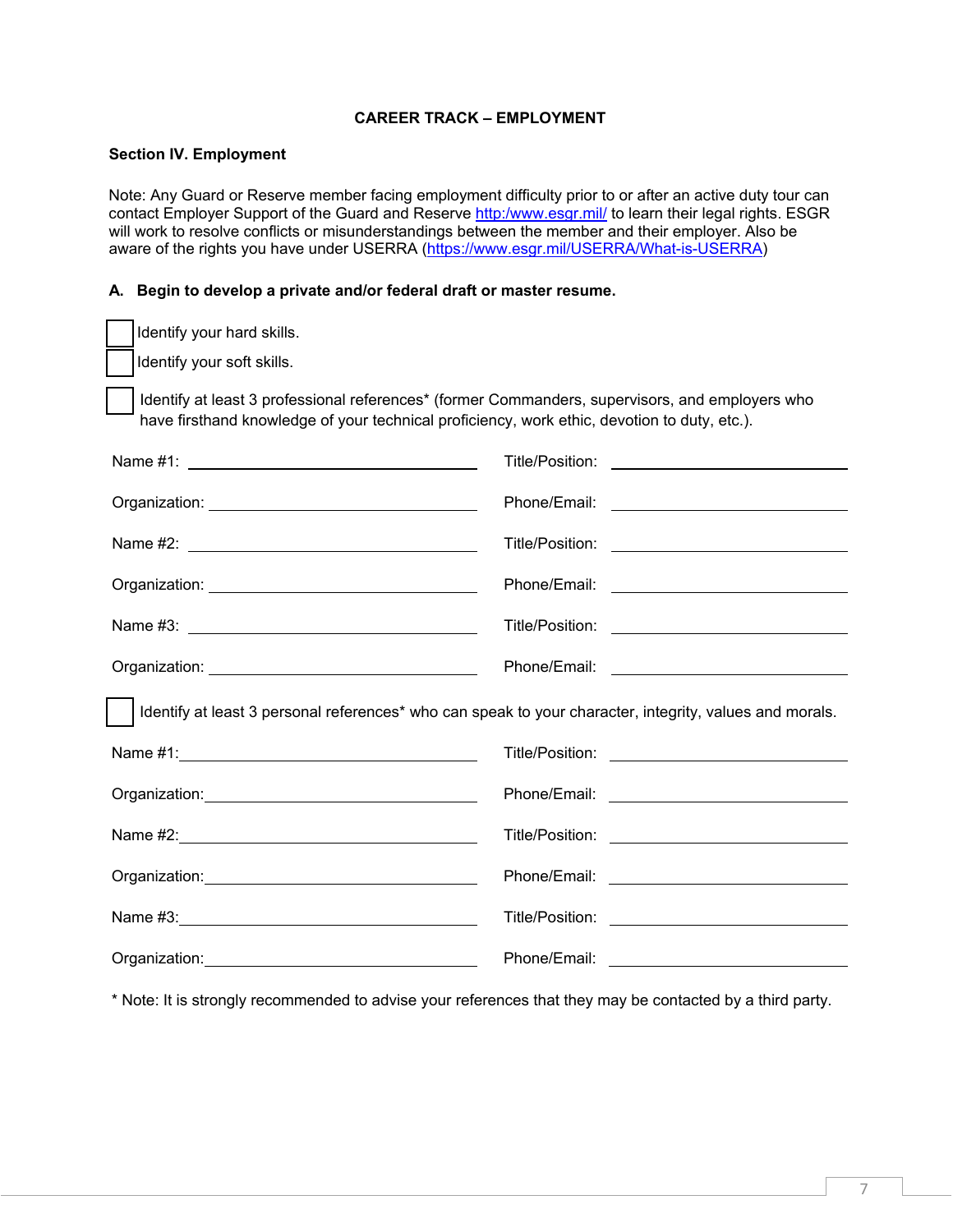Volunteer service constitutes work experience and also demonstrates your willingness to support your community. Identify your volunteer/community service activities.

| Organization: Change and Changes and Changes and Changes and Changes and Changes and Changes and Changes and C                                                                                                                 | Start Date: End Date: |
|--------------------------------------------------------------------------------------------------------------------------------------------------------------------------------------------------------------------------------|-----------------------|
| Event/Role:                                                                                                                                                                                                                    |                       |
| Organization: with the contract of the contract of the contract of the contract of the contract of the contract of the contract of the contract of the contract of the contract of the contract of the contract of the contrac | Start Date: End Date: |
| Event/Role:                                                                                                                                                                                                                    |                       |
| □ Develop your application packet and review it with your Transition Counselor.<br>    Develop a cover letter and review it with your Transition Counselor.<br>Become familiar with the job application process.<br>I.         |                       |
| Notes:                                                                                                                                                                                                                         |                       |

## **B. Strengthen your employment prospects.**

 Develop a job search network of colleagues, family and friends, and join a professional organization (e.g. an organization representing the interests of your chosen career field, military officers, NCOs, spouses or retirees).

Volunteer in a related career field to gain missing experience.

Seek additional education, technical training, licenses, and/or certification.

Schedule informational (practice) job interviews.

 Establish a USAJobs account and research potential federal employment opportunities. Seek out and utilize additional resources such as registering with the local Career One-Stop Center: <https://www.careeronestop.org/LocalHelp/local-help.aspx>

Notes: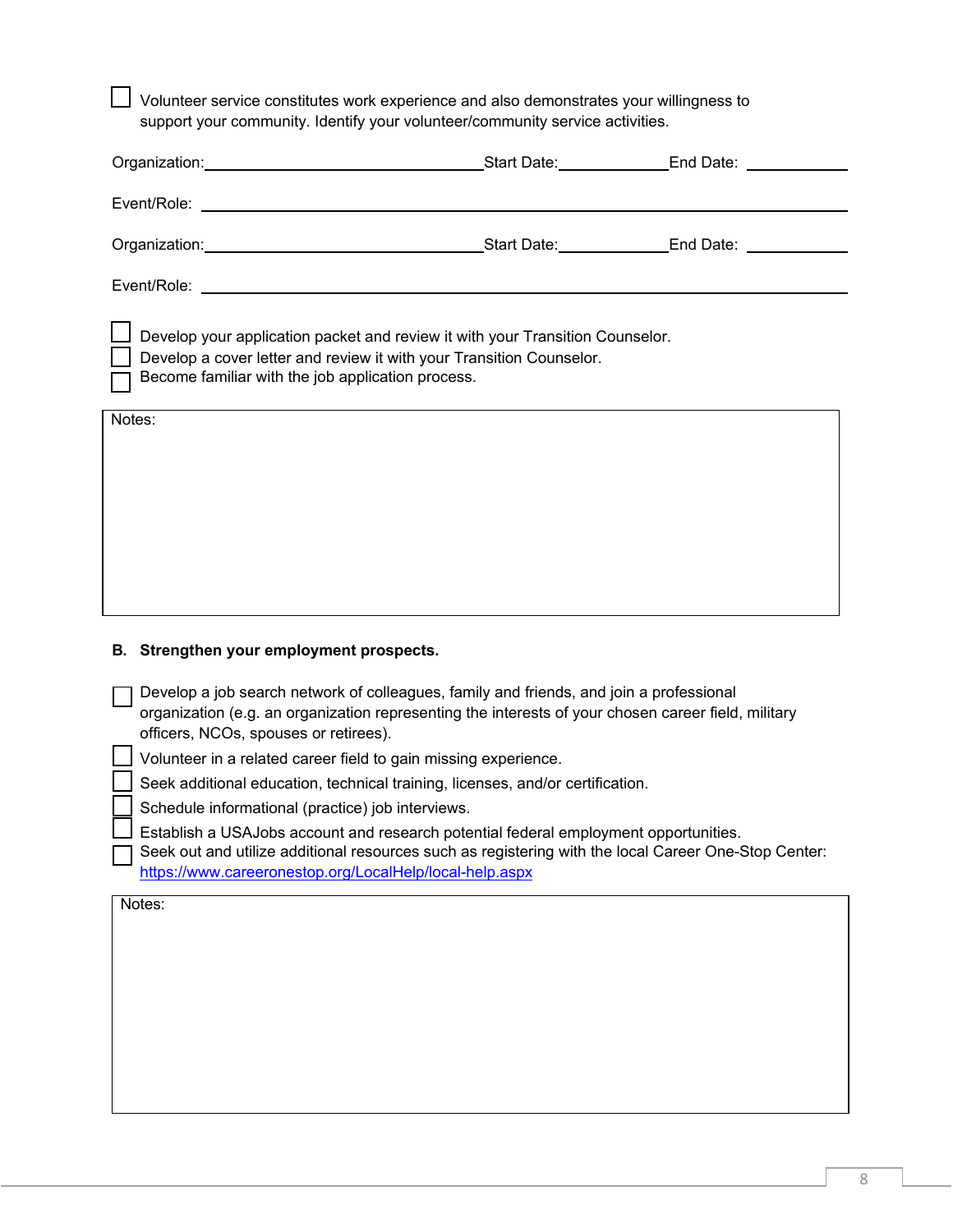**Check-In:**

**I have attended the Department of Labor Employment Track (one-day)**

**I have attended the Department of Labor Employment Track (two-day)**

**I** I have begun my resume

- **I understand my Career Readiness Standards and the deliverables associated with my track(s)**
- **I have updated my ITP in regards to my employment research**

 **I have been scheduled for additive classes or follow-up counseling(s) and have received appointment slips**

Follow-Up Questions or Concerns:

What actionable steps do I need to take to position myself and/or my family for success?

Additional Resources: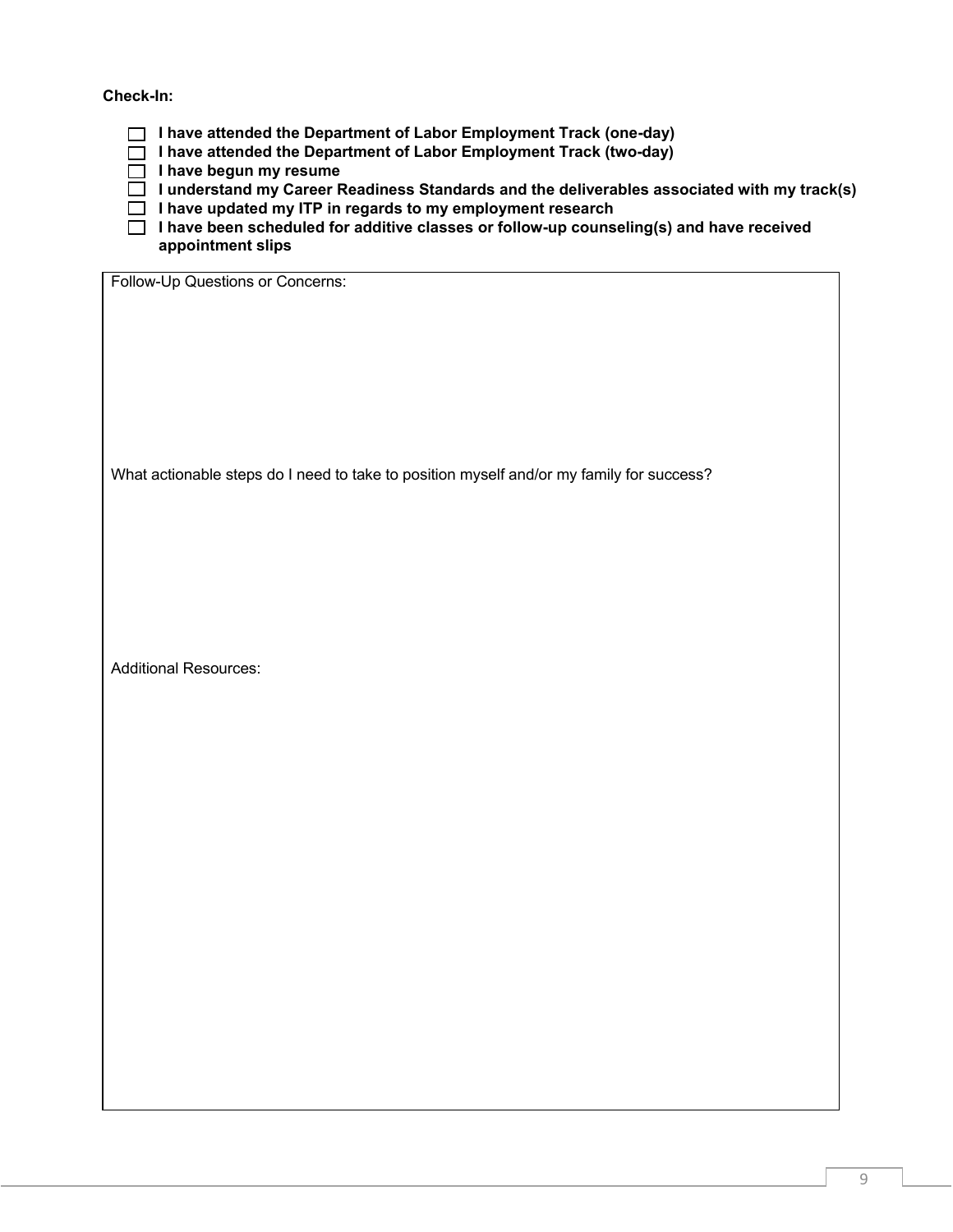## **CAREER TRACK(s) – EDUCATION OR VOCATIONAL**

| <b>Section V. Education or Vocational</b>                                                                                                                                                                                                                                                                                                                                                                                                                                                                                                                                                                                                                                                   |
|---------------------------------------------------------------------------------------------------------------------------------------------------------------------------------------------------------------------------------------------------------------------------------------------------------------------------------------------------------------------------------------------------------------------------------------------------------------------------------------------------------------------------------------------------------------------------------------------------------------------------------------------------------------------------------------------|
| A. Complete an Education Needs Assessment                                                                                                                                                                                                                                                                                                                                                                                                                                                                                                                                                                                                                                                   |
| Summarize the results of Education Needs Assessment.<br>Gather documentation of military and civilian education completed, to include certificates of training<br>and college transcripts (refer to VMET, JST, and MOS Crosswalk section). Contact your former<br>academic / training institute to request official transcripts and identify any associated fees.<br>Calculate American Council on Education (ACE) credits earned for military training (if applicable):<br>http://www.acenet.edu/Content/NavigationMenu/ProgramsServices/MilitaryPrograms/index.htm<br>Identify the number of ACE credits earned:<br>П.<br>Identify the field of study and degree that you plan to pursue. |
| Field of study:<br><u>and the state of the state of the state of the state of the state of the state of the state of the state of the state of the state of the state of the state of the state of the state of the state of the state of the state</u>                                                                                                                                                                                                                                                                                                                                                                                                                                     |
| Target completion date:<br>Degree:                                                                                                                                                                                                                                                                                                                                                                                                                                                                                                                                                                                                                                                          |
| Explore DoDSkillbridge opportunities (https://dodskillbridge.com/) and Army Career Skills Program<br>(https://home.army.mil/imcom/index.php/customers/career-skills-program)                                                                                                                                                                                                                                                                                                                                                                                                                                                                                                                |
| Notes:                                                                                                                                                                                                                                                                                                                                                                                                                                                                                                                                                                                                                                                                                      |
| В.<br>Assess educational financing options.                                                                                                                                                                                                                                                                                                                                                                                                                                                                                                                                                                                                                                                 |
| Review GI Bill benefits - visit: http://www.gibill.va.gov/and http://www.ebenefits.va.gov for more<br>information.<br>Determine if you will attend school part-time or full-time or online vs brick and mortar and identify                                                                                                                                                                                                                                                                                                                                                                                                                                                                 |
| how many credit hours you will take each semester.<br>Identify potential sources of income while attending school (e.g., employment options and<br>scholarship/grant eligibility including academic, athletic, need-based, veteran status, college/career<br>specific). Assistance is available by attending the Education Workshop and by visiting the Department<br>of Labor Career One Stop website: http://www.careeronestop.org/ReEmployment/Veterans/                                                                                                                                                                                                                                 |
| Research Credentialing Assistance, Tuition Assistance, Army COOL and USMAP opportunities.                                                                                                                                                                                                                                                                                                                                                                                                                                                                                                                                                                                                   |
| Notes:                                                                                                                                                                                                                                                                                                                                                                                                                                                                                                                                                                                                                                                                                      |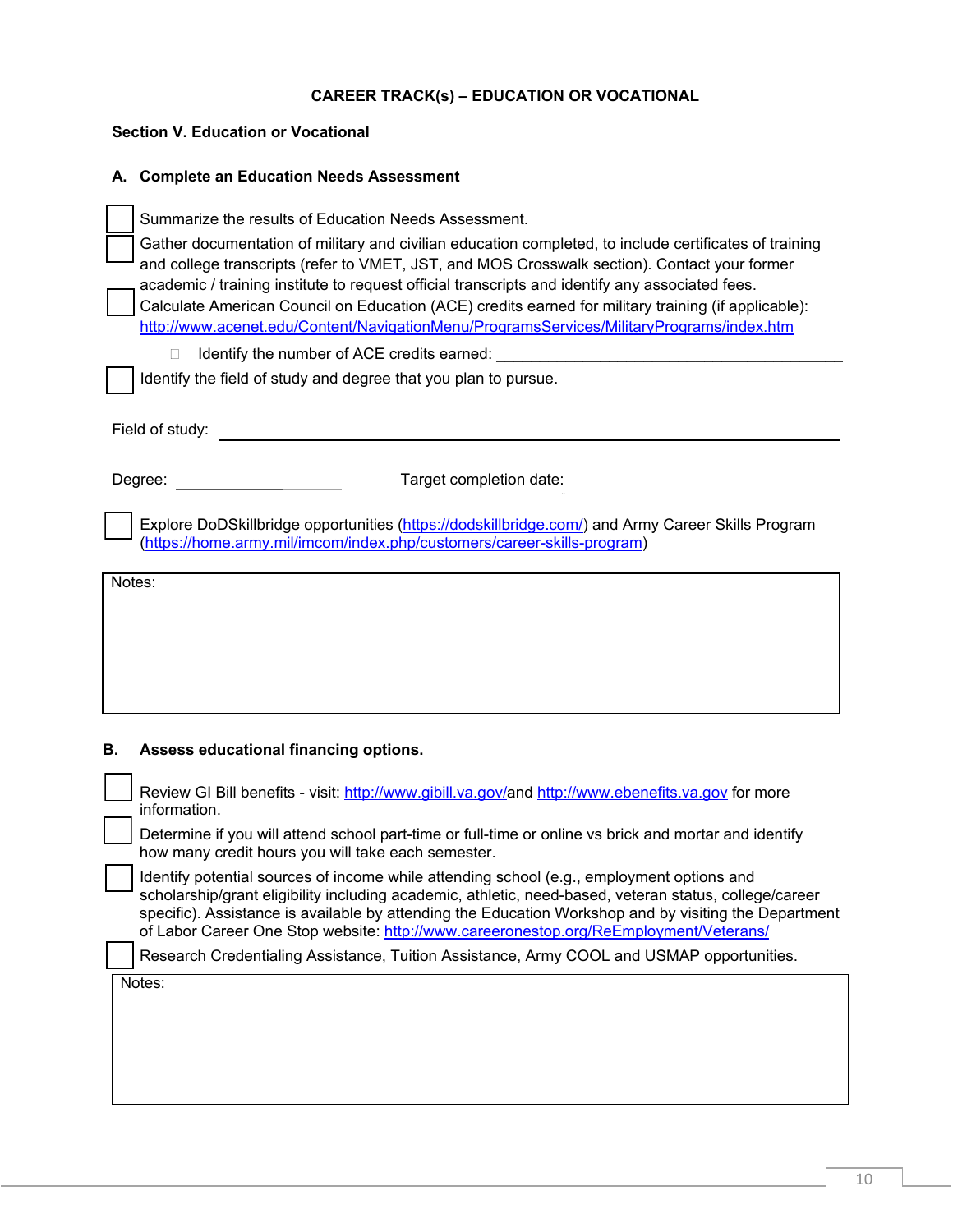| C. Identify academic institution.                                                                                                                                                                                                                                                                                                                                                                |
|--------------------------------------------------------------------------------------------------------------------------------------------------------------------------------------------------------------------------------------------------------------------------------------------------------------------------------------------------------------------------------------------------|
| Research academic institution to include: tuition costs, fees, accreditation, financing options,<br>graduation rates, transferring credits, procedures for sending transcripts for credit review, GI Bill<br>acceptance, and admission standards. Assistance is available through your Education Counselor<br>and by attending the SFL-TAP Education Workshop.                                   |
| Research standardized testing requirements of potential academic institutions (e.g., SAT, SAT II, GRE,<br>GMAT, MCAT, LSAT, CLEP) and identify local testing schedules, locations and fees:<br>http://sat.collegeboard.org/home, http://www.ets.org/, http://www.mba.com/,<br>https://www.aamc.org/students/applying/mcat/, http://www.lsac.org/, and<br>https://www.dantes.doded.mil/index.html |
| Compare research results of academic/vocational institutions that offer degrees/credentials in your<br>desired field of study.                                                                                                                                                                                                                                                                   |
| Identify your top 3 academic/vocational institutions.                                                                                                                                                                                                                                                                                                                                            |
| Location:                                                                                                                                                                                                                                                                                                                                                                                        |
| the control of the control of the control of the control of the control of the control of                                                                                                                                                                                                                                                                                                        |
| Location:                                                                                                                                                                                                                                                                                                                                                                                        |
| Submit an application to the institution(s) you have selected; be aware of submission deadlines.                                                                                                                                                                                                                                                                                                 |
|                                                                                                                                                                                                                                                                                                                                                                                                  |
|                                                                                                                                                                                                                                                                                                                                                                                                  |
|                                                                                                                                                                                                                                                                                                                                                                                                  |
| Identify the appropriate academic counselor at your institution and schedule a one-on-one or<br>telephonic counseling session. Academic counselors are typically located by visiting the school's<br>registrar and/or admissions website. Additional degree-specific information may also be sought by<br>contacting the faculty/staff within your specific field of study.                      |
| Notes:                                                                                                                                                                                                                                                                                                                                                                                           |
| Name of counselor/advisor: Name of counselor/advisor:                                                                                                                                                                                                                                                                                                                                            |
| Contact the Student Veteran Organization (http://www.studentveterans.org/) at your preferred<br>school (if available), or the local VA Representative to identify local Veteran support resources.                                                                                                                                                                                               |
| Notes:                                                                                                                                                                                                                                                                                                                                                                                           |
|                                                                                                                                                                                                                                                                                                                                                                                                  |
| Name of contact: <u>contact:</u> when the set of contact in the set of contact:                                                                                                                                                                                                                                                                                                                  |
|                                                                                                                                                                                                                                                                                                                                                                                                  |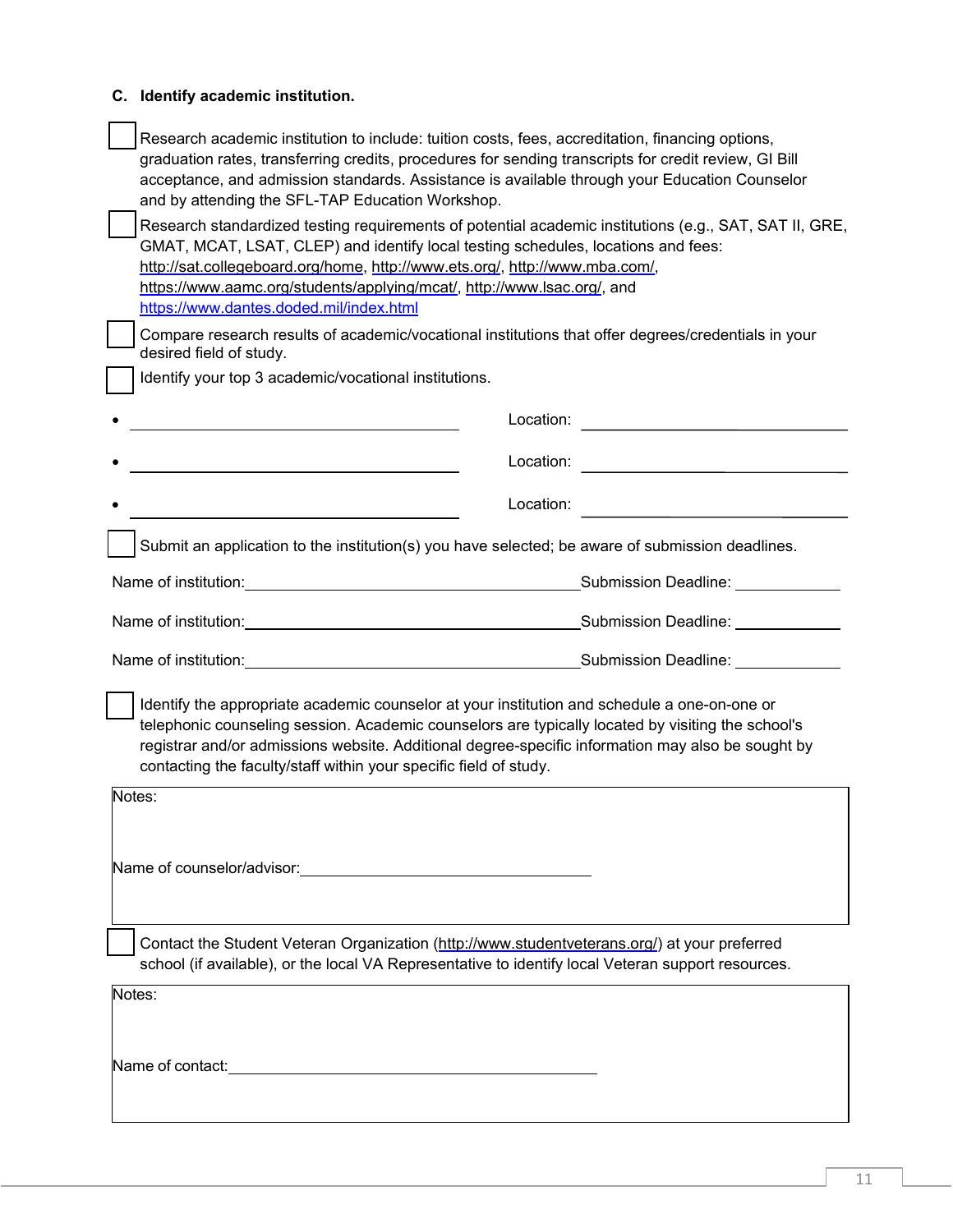Have you received an acceptance letter to an academic institution?

Yes, and a copy of my acceptance letter is available.

No, but I anticipate a response from the institution within the next couple of weeks.

No, but I will continue to research and apply to other institutions that meet my post-transition educational goals and relocation plan.

**Check-In:**

 **I attended the Education or Vocational Track I understand my Career Readiness Standards and the deliverables associated with my track(s) I have completed an Interest Profiler or Needs Assessment I have obtained my JST/VMET** 

**I have updated my ITP in regards to my Education or Vocational Track**

 **I have been scheduled for additive classes or follow-up counseling(s) and have received appointment slips**

Follow-Up Questions or Concerns:

What actionable steps do I need to take to position myself and/or my family for success?

Additional Resources: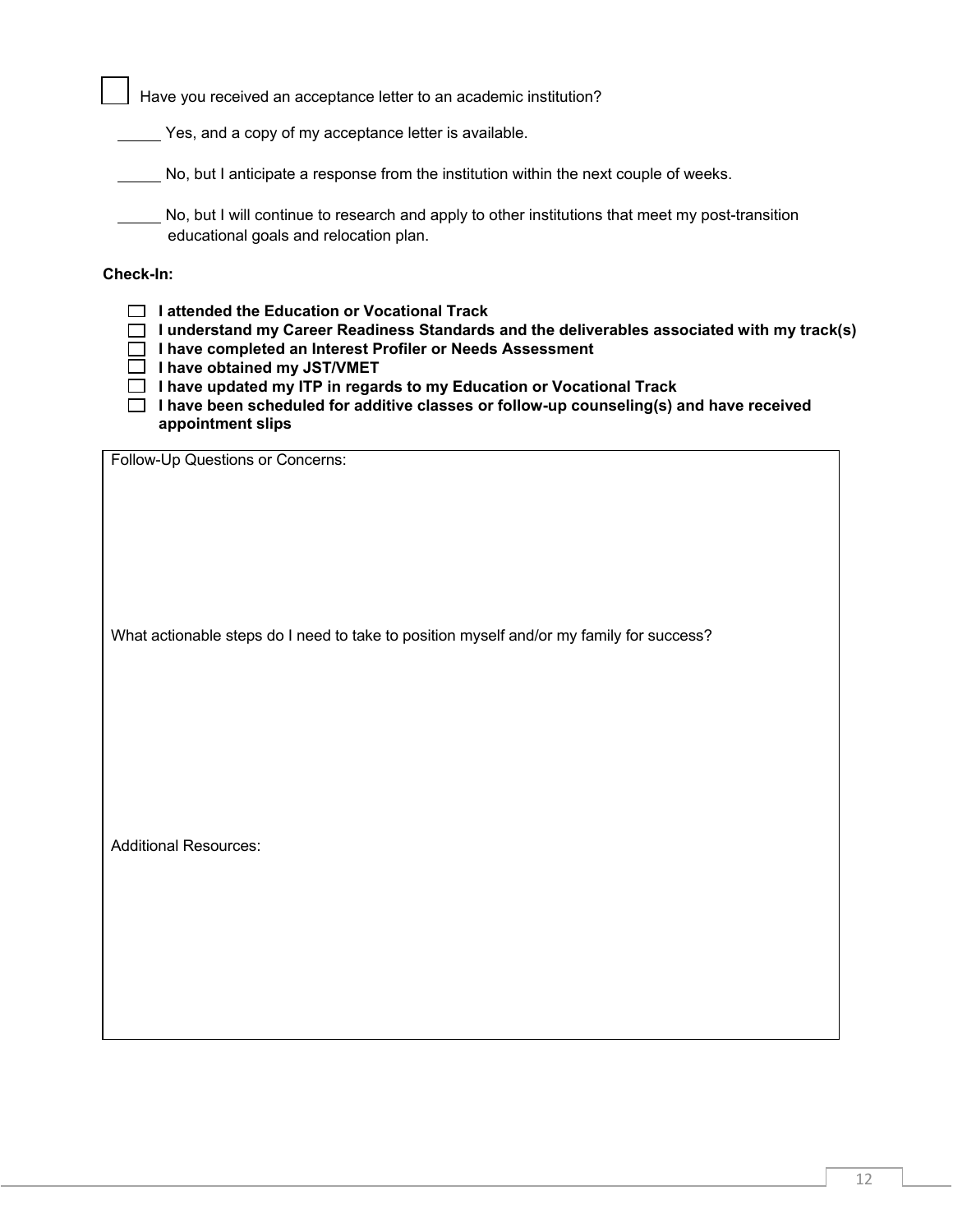#### **CAREER TRACK - ENTREPRENEURSHIP**

#### **Section VI. Entrepreneurship**

 $\Box$  Evaluate your applicable skills (e.g. leadership, initiative, strong work habits, persistent, adaptable).

Schedule a counseling session with a Small Business Administration Advisor: [www.sba.gov](http://www.sba.gov/)

Name of advisor: <u>Date attended:</u> Date attended:

Notes:

## **A. Begin developing a business plan.**

 $\Box$  Provide an in-depth description of the type of business products and services you plan to offer.

| Notes: |                                                                                                                                                                                                                                 |  |
|--------|---------------------------------------------------------------------------------------------------------------------------------------------------------------------------------------------------------------------------------|--|
|        | Type of business:                                                                                                                                                                                                               |  |
|        | Determine whether your customers will come to you or if you will have to go to your customers.                                                                                                                                  |  |
|        | Determine business space requirements, acreage, employee/customer parking, facilities, etc.                                                                                                                                     |  |
|        | Identify your desired customer demographic requirements.                                                                                                                                                                        |  |
|        | Research and identify your competitors.<br>Research potential business location while considering ease of access, proximity to your competitors,<br>zoning policies, city ordinances, sign regulations, etc.                    |  |
|        | Identify potential suppliers and secure letters of intent.                                                                                                                                                                      |  |
|        | Research and identify marketing strategies for your business.                                                                                                                                                                   |  |
|        | Research and develop operating procedures that are appropriate for your business. Determine ways to<br>utilize technology to enhance your business.                                                                             |  |
|        | Research and determine staffing requirements.                                                                                                                                                                                   |  |
|        | Research and identify potential insurance plans and providers. Register with your state to obtain workers'<br>compensation, unemployment and disability insurance and legal actions that must be taken for hiring<br>employees. |  |
|        | Identify anticipated financial requirements such as preparing loan applications, purchasing equipment<br>and supplies, maintaining balance sheets, performing breakeven analysis, and preparing profit and loss<br>statements.  |  |
|        | Notes:                                                                                                                                                                                                                          |  |
|        |                                                                                                                                                                                                                                 |  |
|        |                                                                                                                                                                                                                                 |  |
|        |                                                                                                                                                                                                                                 |  |
|        |                                                                                                                                                                                                                                 |  |
|        |                                                                                                                                                                                                                                 |  |
|        |                                                                                                                                                                                                                                 |  |